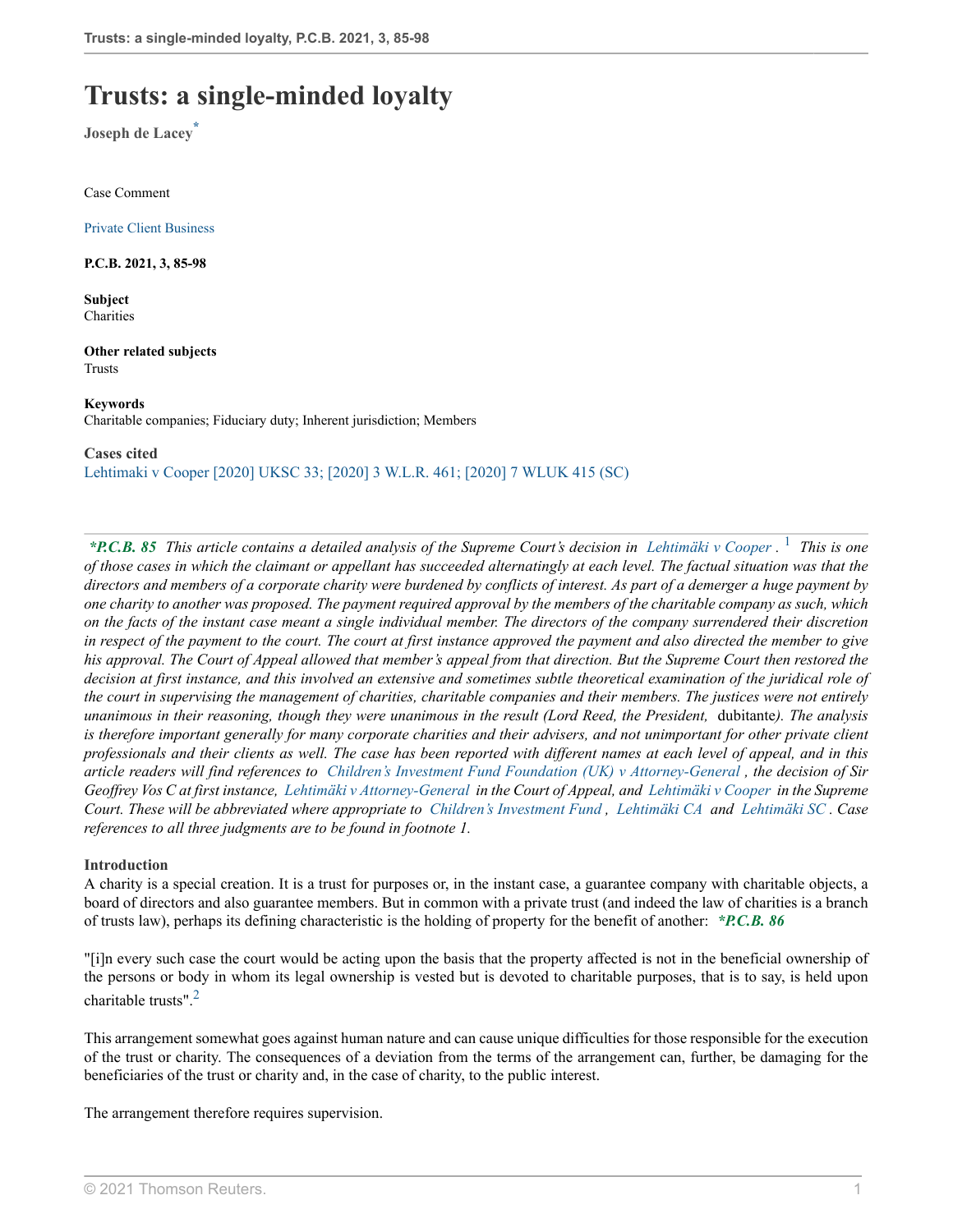<span id="page-1-3"></span><span id="page-1-2"></span><span id="page-1-1"></span><span id="page-1-0"></span>That supervision is entrusted to the courts<sup>[3](#page-11-0)</sup> (and more recently the Charity Commission). Over centuries the courts have supervised the administration of charities (and trusts) with "relentless jealousy",  $4$  to ensure insofar as possible that their purposes are upheld. Charities are afforded special and "beneficent" treatment,  $5$  reflecting the public benefit they provide.  $6$ 

To enforce this arrangement, and in recognition of the dangers of entrusting a person with responsibility for the welfare and/or property of another, the law has developed the concept of a fiduciary. But what is a fiduciary? That is not a simple question. In fact it is sometimes easier to identify a fiduciary by first identifying his obligations:

<span id="page-1-4"></span>"As Dr Finn pointed out in his classic work Fiduciary Obligations (1977), p. 2, he is not subject to fiduciary obligations because he is a fiduciary; it is because he is subject to them that he is a fiduciary."  $7$ 

Perhaps the most authoritative description of a fiduciary has been given by Finn J (or Dr Finn, in academic circles) sitting in the Federal Court of Australia. This description is as follows:

<span id="page-1-5"></span>"… a person will be in a fiduciary relationship with another when and insofar as that person has undertaken to perform such a function for, or has assumed such a responsibility to, another as would thereby reasonably entitle that other to expect that he or she [the fiduciary] will act in that other's interest to the exclusion of his or her own or a third party's interest".<sup>[8](#page-11-5)</sup>

Fiduciaries are not unthinking agents. Two fiduciaries, faced with the same decision and underlying facts, acting in good faith, may come to very different decisions. This is, in part, because the decisions they take are frequently qualitative, rather than quantitative:

<span id="page-1-6"></span>"The court's decision on this question may be (and was in this case) a very difficult one, about which reasonable minds, activated by nothing less than the loyal performance of a fiduciary duty, may well differ."<sup>[9](#page-11-6)</sup>

<span id="page-1-7"></span>The courts (historically) have not maintained an iron grip on fiduciaries (whether trustees or otherwise), with a guide setting out what might be the "right" or "wrong" decision on any question. Fiduciaries are afforded flexibility, with the court applying the principle that, absent a breach of duty or the surrender of discretion, it will not intervene in the exercise of a fiduciary's power or discretion.<sup>[10](#page-11-7)</sup> Were it not to apply this principle, the role of the fiduciary would be diminished. There might be a right and wrong answer to *\*P.C.B. 87* each question, with fiduciaries—even those acting in good faith—at risk of court intervention at every turn.

In the writer's view there is danger in construing a fiduciary's decision, where taken in good faith, and where regard has been

<span id="page-1-8"></span>had to the principles of prudence and reasonableness, $11$  as right or wrong. Once we do so, we embark on a slippery slope which might lead to consequences wholly contrary to the interests of the charity and its purposes. Free thought and subjective consideration are at the heart of the role of a fiduciary. A true fiduciary will not blindly follow precedent or direction but will regularly consider what, in their view, best furthers the interests of those to whom they owe loyalty.

There will of course, however, be situations that simply cannot be resolved by fiduciaries on their own. Trustee deadlock is an example. In such cases, the administration of a trust or charity will grind to a halt.

An unworkable trust or charity is of no benefit to anyone. In such cases therefore the court will need to make a decision. That decision may, of course, be open to criticism. But a decision must be made either way to allow the administration to continue.

In the instant case the charity had come to a halt due to unique and extraordinary circumstances. A decision simply had to be made to allow the charity to function. This is the context for the Supreme Court's decision.

# **The facts of the case**

<span id="page-1-10"></span><span id="page-1-9"></span>The Children's Investment Foundation (UK) (CIFF) is a charitable company (being both a charity and a company,<sup>[12](#page-11-9)</sup> limited by guarantee.[13](#page-11-10) Established by Sir Chris Hohn and his wife Jamie Cooper, it became one of the largest charities in the UK. By 2014 it held over \$4 billion in assets.

As a charity and a company limited by guarantee CIFF has a unique, two-tier governance structure governed by both the [Companies Act 2006](http://uk.westlaw.com/Document/I67088A508B0211DBB4C6A18EEE1C8BDD/View/FullText.html?originationContext=document&transitionType=DocumentItem&vr=3.0&rs=PLUK1.0&contextData=(sc.Search)) ("CA 2006") and the [Charities Act](http://uk.westlaw.com/Document/I6DC8D490286D11E1AB96C6B9D162ADDD/View/FullText.html?originationContext=document&transitionType=DocumentItem&vr=3.0&rs=PLUK1.0&contextData=(sc.Search)).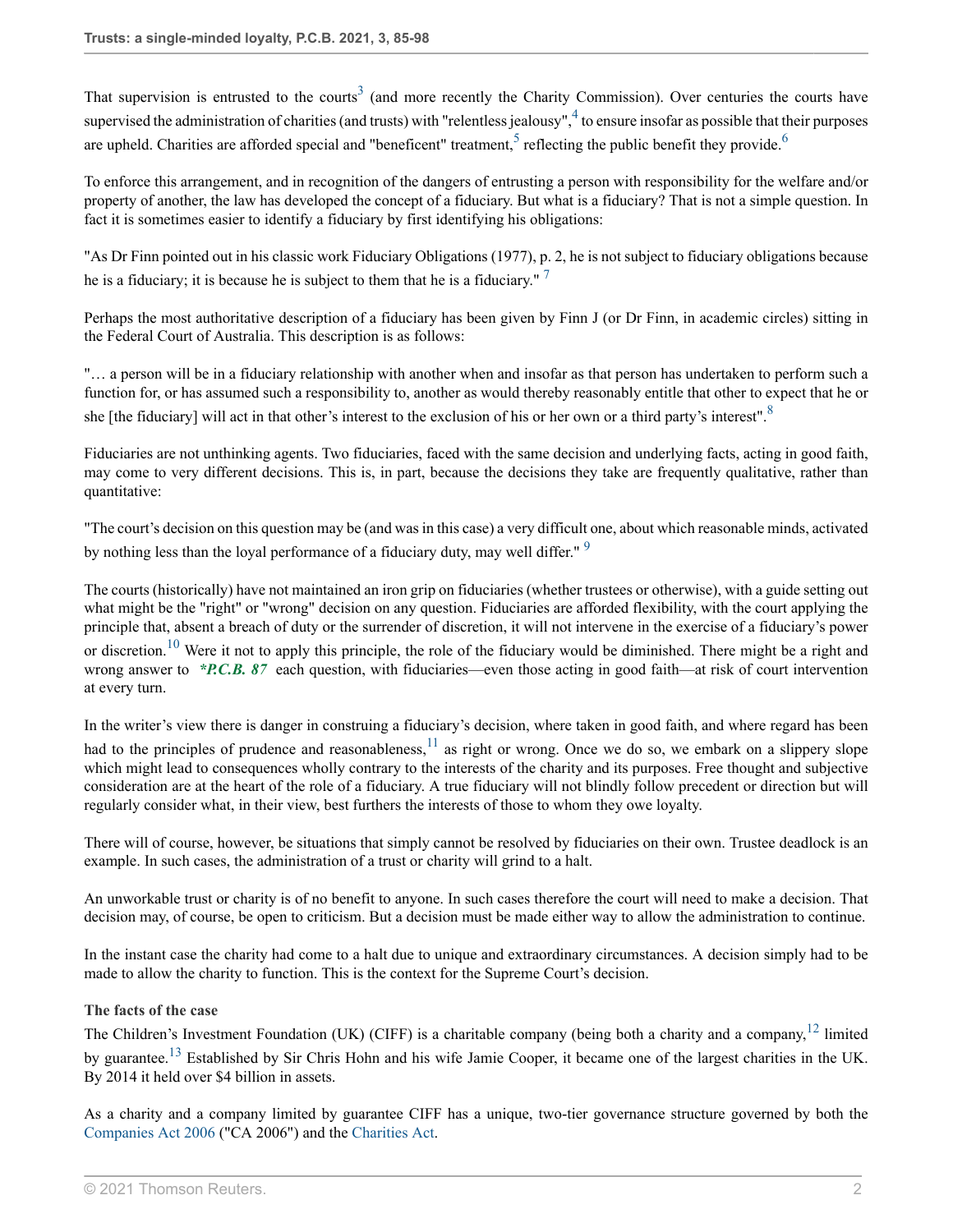(1) Rather than shareholders, it has members. They (like shareholders in a company limited by shares), are the persons who subscribe their names to a memorandum of association or who agree to become a member of the company. They agree to contribute a predetermined nominal sum to the liabilities of the company on winding up. They have certain rights over the company, including the right to vote on certain matters.<sup>[14](#page-11-11)</sup>

<span id="page-2-0"></span>(2) Secondly, it has directors who, under [s.177 of the Charities Act](http://uk.westlaw.com/Document/IDC552763286D11E1A263D5C4404A2137/View/FullText.html?originationContext=document&transitionType=DocumentItem&vr=3.0&rs=PLUK1.0&contextData=(sc.Search)), are called trustees. They are the persons with the general control and management of the administration of the charity.

The members of CIFF at the relevant time were Sir Chris, Ms Cooper and Dr Marko Lehtimäki. Sir Chris and Ms Cooper (but not Dr Lehtimäki) were also directors/trustees, alongside a number of others who are not relevant for the purposes of this article. Sir Chris and Ms Cooper were married.

#### *The cause of CIFF's problems*

The trigger for the proceedings was the breakdown of the marriage of Sir Chris and Ms Cooper. Both were, as members and directors/trustees, heavily involved in the strategic and day-to-day running of the CIFF, and so the "severe and challenging differences between [them]" gave rise to real difficulties in the management of CIFF. *\*P.C.B. 88* [15](#page-11-12)

To address this, Ms Cooper agreed to resign as member and trustee in exchange for a grant ("the Grant") of \$360m being made by CIFF to a new charity, Big Win Philanthropy (BWP), founded by Ms Cooper and endowed by a \$40m payment made by, in effect, Sir Chris in 2015.

#### *The Grant*

The making of the Grant was governed by several matters:

- <span id="page-2-1"></span>(1) the terms of the Grant agreement;
- (2) the provisions of the [CA 2006](http://uk.westlaw.com/Document/I67088A508B0211DBB4C6A18EEE1C8BDD/View/FullText.html?originationContext=document&transitionType=DocumentItem&vr=3.0&rs=PLUK1.0&contextData=(sc.Search));
- (3) the provisions of the [Charities Act](http://uk.westlaw.com/Document/I6DC8D490286D11E1AB96C6B9D162ADDD/View/FullText.html?originationContext=document&transitionType=DocumentItem&vr=3.0&rs=PLUK1.0&contextData=(sc.Search)); and
- (4) the general law applying to charities, trustees and directors of companies.

Implementation of the Grant was conditional on the passing of a resolution of the members of CIFF in general meeting under [s.217 of the CA 2006](http://uk.westlaw.com/Document/I5C09CA208B3311DBA1DB80994EEB92DE/View/FullText.html?originationContext=document&transitionType=DocumentItem&vr=3.0&rs=PLUK1.0&contextData=(sc.Search)) ("s.217"). This is because under [s.217](http://uk.westlaw.com/Document/I5C09CA208B3311DBA1DB80994EEB92DE/View/FullText.html?originationContext=document&transitionType=DocumentItem&vr=3.0&rs=PLUK1.0&contextData=(sc.Search)) a company may not make a payment for loss of office to a director unless the payment has been approved by resolution of the members.

As above, the members of CIFF were Sir Chris, Ms Cooper and Dr Lehtimäki only. Due to the obvious conflict of interest, it was proposed that only Dr Lehtimäki vote on the resolution.

The Grant was also conditional upon either the Charity Commission having approved or made no objection to the payment, or the approval of the court. Once approved, Ms Cooper's resignation would take effect.

CIFF therefore applied to the Charity Commission for approval of the Grant. The Commission did not give its approval but instead made an order under [s.115 of the Charities Act](http://uk.westlaw.com/Document/IDC4AA011286D11E1A263D5C4404A2137/View/FullText.html?originationContext=document&transitionType=DocumentItem&vr=3.0&rs=PLUK1.0&contextData=(sc.Search)) authorising the bringing of proceedings to obtain the court's approval of the Grant and directions regarding the [s.217](http://uk.westlaw.com/Document/IDC6B4770286D11E1A263D5C4404A2137/View/FullText.html?originationContext=document&transitionType=DocumentItem&vr=3.0&rs=PLUK1.0&contextData=(sc.Search)) resolution.

**The proceedings at first instance**

The proceedings were issued by CIFF on 15 June 2016.

Dr Lehtimäki was not originally party to the proceedings but was joined by the Chancellor. He told the court that the only people to whom who he had a fiduciary duty were the intended recipients of CIFF's charitable work, being children in developing countries: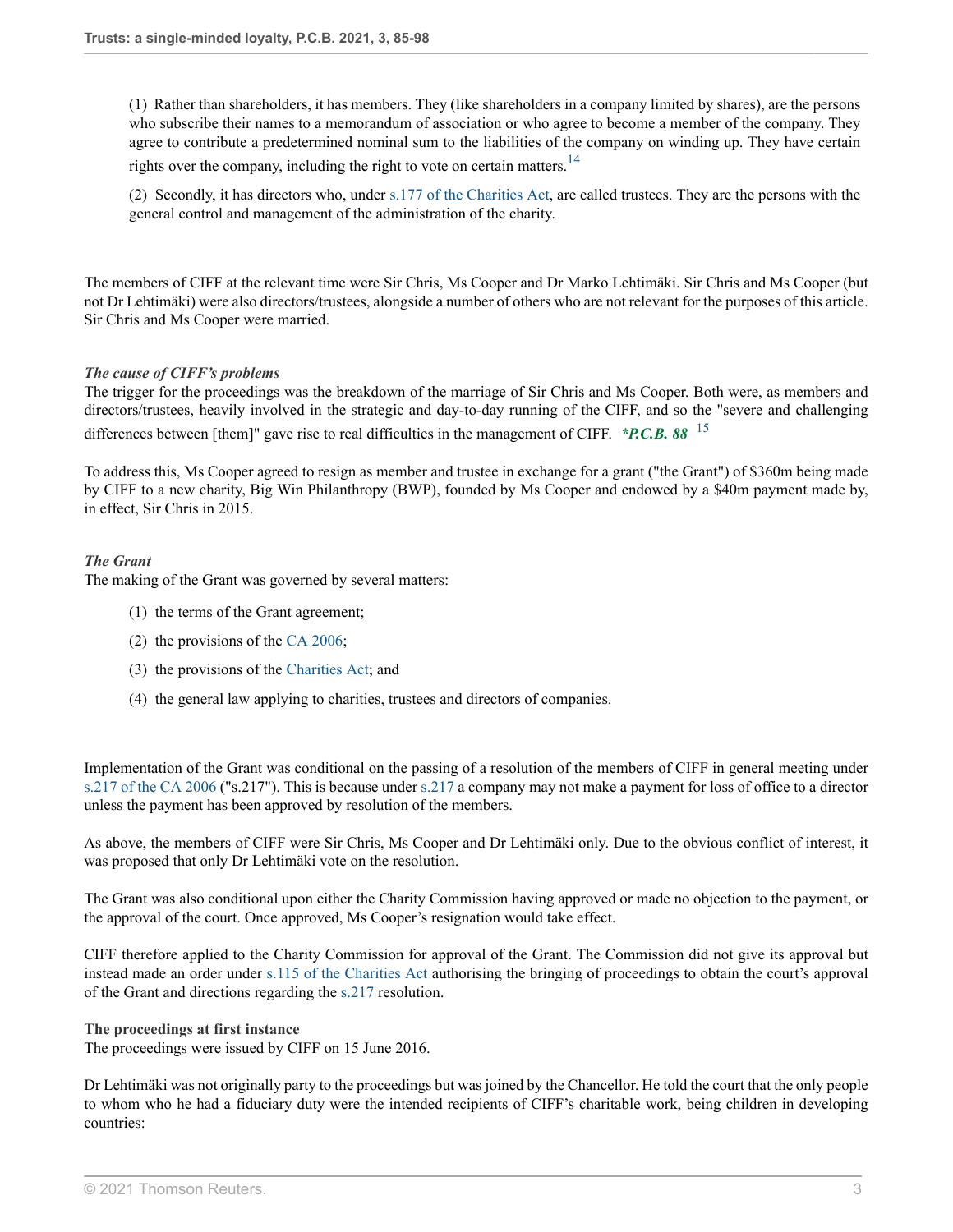<span id="page-3-0"></span>"… the only consideration to the Grant is whether it is a net benefit to the children in developing countries. If it is, then it should be paid. If it is not, then it should not be paid. It is that simple".<sup>[16](#page-11-13)</sup>

As for his position on the [s.217](http://uk.westlaw.com/Document/I5C09CA208B3311DBA1DB80994EEB92DE/View/FullText.html?originationContext=document&transitionType=DocumentItem&vr=3.0&rs=PLUK1.0&contextData=(sc.Search)) resolution, he told the court that he wanted to obtain further evidence as to BWP and other matters. He did not wish to surrender his discretion to the court. He did not understand that anyone could tell him how he could vote. He did not, however, appear to give an indication of how he would vote on the resolution. The result of this, of course, was that the charity would come to a standstill, and Dr Lehtimäki's failure to confirm how he would in fact vote over the course of the proceedings, from May 2017 to 29 July 2020, is a crucial fact of the case.

#### *The Chancellor's judgment*

The Chancellor held that the trustees had surrendered their discretion whether to make the Grant to the court. The trustees were not merely seeking the court's approval: they were asking the court to exercise its own discretion.<sup>[17](#page-11-14)</sup> On the evidence, he held that in the exceptional circumstances of the case the court *\*P.C.B. 89* would exercise its discretion in favour of approving the Grant. He held that in this "extremely unusual case" the Grant was in the best interest of CIFF.

The Chancellor did not avoid the obvious point: how could disposing of \$360m be in the best interests of CIFF? He said that his main reasons for finding that it was were as follows:

<span id="page-3-1"></span>(1) the agreement to make the Grant was entered into in good faith by Sir Chris and Ms Cooper and by the independent trustees of CIFF;

- (2) if carried into effect, the Grant would allow a further \$40m to be secured for charitable purposes; and
- <span id="page-3-2"></span>(3) the making of the Grant would bring a conclusion to the governance problems the dispute had created for CIFF.<sup>[18](#page-11-15)</sup>

The Chancellor confirmed that he had taken into account the objects of BWP and the likelihood that the Grant would be used for the benefit of charity if it was made. He also noted the negative features of making the grant, but that they did not outweigh the "massive advantages" he had mentioned. While he acknowledged the "supposedly bad precedent that it sets", it seemed to him that "exceptional situations demand exceptional solutions". In the writer's view, and in light of the effect of Dr Lehtimäki's refusal to pin his colours to the mast, he was right.

<span id="page-3-3"></span>That said, the Chancellor expressly noted that he was not finding that no reasonable trustee or fiduciary could disagree with his view, or that anyone who disagreed with him was automatically acting in bad faith. That was "not what this litigation was about".[19](#page-11-16)

#### *The s.217 Resolution*

Moving on, the Chancellor also found that the Grant constituted a payment in connection with loss of office, thus engaging [s.217](http://uk.westlaw.com/Document/I5C09CA208B3311DBA1DB80994EEB92DE/View/FullText.html?originationContext=document&transitionType=DocumentItem&vr=3.0&rs=PLUK1.0&contextData=(sc.Search)). This required a vote of the members. The difficulty at this point was (as above) that Dr Lehtimäki, as the sole unconflicted member, had not confirmed anything other than that he had not taken a decision on the vote. He did not consider himself bound to vote in favour of the Grant.

The Chancellor however found that, in effect, he had no choice. He found that Dr Lehtimäki was a fiduciary in that his power as a member of CIFF to vote on the [s.217](http://uk.westlaw.com/Document/I5C09CA208B3311DBA1DB80994EEB92DE/View/FullText.html?originationContext=document&transitionType=DocumentItem&vr=3.0&rs=PLUK1.0&contextData=(sc.Search)) resolution was vested in him for the benefit of CIFF, and not in him personally. As such, he was bound to exercise his right to vote in the best interests of the charity and was directed to do so.

#### **The Court of Appeal**

<span id="page-3-5"></span><span id="page-3-4"></span>The Court of Appeal agreed that members of CIFF were fiduciaries. It distinguished *[Bolton v Madden](http://uk.westlaw.com/Document/I766503C0E42711DA8FC2A0F0355337E9/View/FullText.html?originationContext=document&transitionType=DocumentItem&vr=3.0&rs=PLUK1.0&contextData=(sc.Search))* [20](#page-11-17) and held that a member was part of the internal workings of the charity. As such, a member's powers were exercisable for the benefit of the charity.<sup>[21](#page-12-0)</sup>

With that said, the Court of Appeal held that the Chancellor should not have made the direction against Dr Lehtimäki.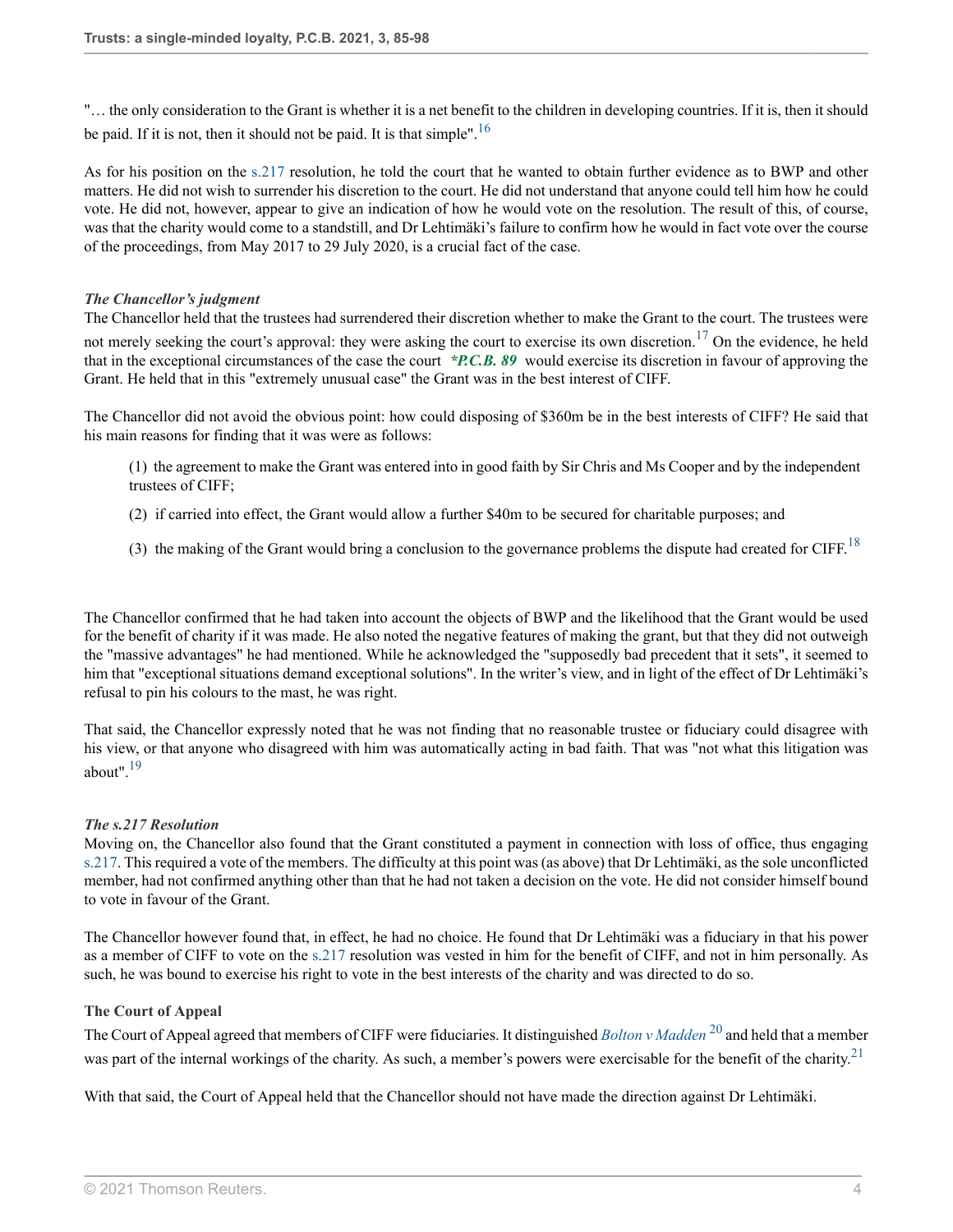In arriving at this conclusion the Court of Appeal suggested that a member of CIFF owes a duty corresponding to that specifically imposed on members of a Charitable Incorporated Organisation (CIO). These duties are set out at [s.220 of the Charities Act](http://uk.westlaw.com/Document/IDC6B6E82286D11E1A263D5C4404A2137/View/FullText.html?originationContext=document&transitionType=DocumentItem&vr=3.0&rs=PLUK1.0&contextData=(sc.Search)): *\*P.C.B. 90*

"Each member of a CIO must exercise the powers that the member has in that capacity in the way that the member decides, in good faith, would be most likely to further the purposes of the CIO."

The Court of Appeal emphasised that this duty of the members was to exercise his powers in the manner that *he* decides, in good faith, is most likely to further the purposes of CIFF.

The Court of Appeal therefore held that the Chancellor had been wrong to direct Dr Lehtimäki how to vote. The basis for this decision was the "non-intervention principle".

This is, in short, the principle that, in the absence of evidence of breach of duty, the court does not intervene in the exercise by a fiduciary of a discretion:

"… it is not enough to justify judicial intervention to show that the trustees' deliberations have fallen short of the highest possible standards, or that the court would, on a surrender of discretion by the trustees, have acted in a different way".<sup>[22](#page-12-1)</sup>

<span id="page-4-1"></span>There was no evidence of a breach of duty,  $^{23}$  $^{23}$  $^{23}$  and the Chancellor had expressly accepted that he was not saying that no reasonable trustee could disagree with his decision to approve the Grant. It was open to Dr Lehtimäki to disagree. Despite Ms Cooper and the Attorney General maintaining that different principles apply in relation to charities,  $24$  the Court of Appeal held that "the Court has no wider jurisdiction to control the actions of fiduciaries in the context of charities than, say, private trusts".[25](#page-12-4)

#### **The Supreme Court**

There were three issues for determination:

<span id="page-4-4"></span><span id="page-4-3"></span><span id="page-4-2"></span><span id="page-4-0"></span>(1) Was Dr Lehtimäki a fiduciary, in his capacity as member of CIFF, in relation to the objects of the charity?<sup>[26](#page-12-5)</sup>

(2) If he was, had circumstances arisen with respect to the [s.217](http://uk.westlaw.com/Document/I5C09CA208B3311DBA1DB80994EEB92DE/View/FullText.html?originationContext=document&transitionType=DocumentItem&vr=3.0&rs=PLUK1.0&contextData=(sc.Search)) resolution in which the court could exercise its jurisdiction over fiduciaries in relation to Dr Lehtimäki?

(3) Does [s.217](http://uk.westlaw.com/Document/I5C09CA208B3311DBA1DB80994EEB92DE/View/FullText.html?originationContext=document&transitionType=DocumentItem&vr=3.0&rs=PLUK1.0&contextData=(sc.Search)) allow the court to direct a member how to exercise his discretion when Parliament has provided for members to approve the resolution?

The "overarching question" however, as described by Lady Arden, was whether the Chancellor of the High Court could in law make the direction requiring Dr Lehtimäki to vote in a particular way.

#### *The structure of the Supreme Court's ruling*

The Supreme Court's judgment begins with Lady Arden's analysis. However, her analysis was not agreed to in full by the majority of the court. The majority ruling was, in fact, given by Lord Briggs. Nevertheless, he adopted the majority of Lady Arden's analysis and agreed with her findings on each of the three issues. Where they differed was on their conclusions as to the basis upon which the court could direct Dr Lehtimäki how to vote.

We therefore need to start with Lady Arden's analysis. *\*P.C.B. 91*

#### *Summary of Lady Arden's ruling on the three issues* Lady Arden's ruling, as agreed by Lord Briggs, was as follows:

#### **Issue 1**

A member of a charitable company owes fiduciary duties to the charitable purposes of the company (including in relation to the passing of a resolution such as the [s.217](http://uk.westlaw.com/Document/I5C09CA208B3311DBA1DB80994EEB92DE/View/FullText.html?originationContext=document&transitionType=DocumentItem&vr=3.0&rs=PLUK1.0&contextData=(sc.Search)) resolution).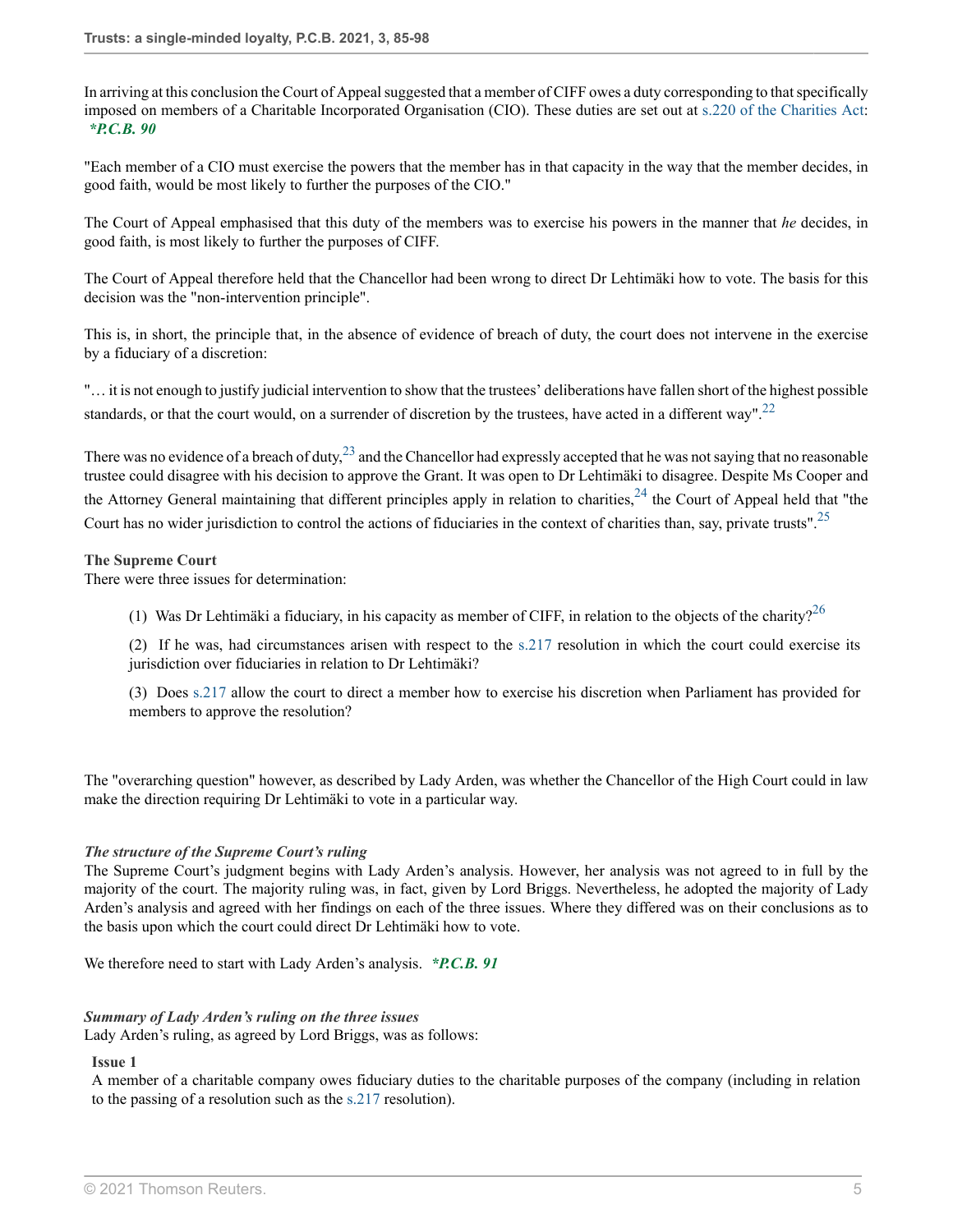## <span id="page-5-0"></span>**Issue 2**

The court has jurisdiction to give a direction to Dr Lehtimäki to vote in favour of the [s.217](http://uk.westlaw.com/Document/I5C09CA208B3311DBA1DB80994EEB92DE/View/FullText.html?originationContext=document&transitionType=DocumentItem&vr=3.0&rs=PLUK1.0&contextData=(sc.Search)) resolution. Her justification for

this was that the present case was a rare exception to the non-intervention principle (the "non-intervention route").  $27$  Lord Briggs disagreed. He held that the jurisdiction could be invoked because, once the court had ruled on the merits of the [s.217](http://uk.westlaw.com/Document/I5C09CA208B3311DBA1DB80994EEB92DE/View/FullText.html?originationContext=document&transitionType=DocumentItem&vr=3.0&rs=PLUK1.0&contextData=(sc.Search)) resolution, any vote against the resolution would be a breach of duty (the "breach of duty route"). <sup>[28](#page-12-7)</sup>

## <span id="page-5-1"></span>**Issue 3**

The court can direct a fiduciary as to the manner in which he votes on a [s.217](http://uk.westlaw.com/Document/I5C09CA208B3311DBA1DB80994EEB92DE/View/FullText.html?originationContext=document&transitionType=DocumentItem&vr=3.0&rs=PLUK1.0&contextData=(sc.Search)) resolution and nothing in the [CA 2006](http://uk.westlaw.com/Document/I67088A508B0211DBB4C6A18EEE1C8BDD/View/FullText.html?originationContext=document&transitionType=DocumentItem&vr=3.0&rs=PLUK1.0&contextData=(sc.Search)) prevented this.

## *Issue 1: Does a member of a charitable company owe fiduciary duties, and what are these duties?*

<span id="page-5-2"></span>Lady Arden began by explaining the overriding principles and context. Equity imposed stringent duties on people appointed as trustees. Those duties were applied with "relentless jealousy" in order to ensure that trustees fulfilled their duties and had to be "watched with infinite and the most guarded jealousy" by the court.<sup>[29](#page-12-8)</sup> She then, perhaps rather deliberately, noted: "The words 'infinite' and 'relentless' aptly indicate the capacity of equity to develop to meet new challenges."

She held that, while considerable debate had taken place on the issue, it was generally accepted that the key principle is that a fiduciary acts for, and only for, another.

So, is a member of a charitable company a fiduciary? It was noted that a Charity Commission publication made clear that the Commission takes the view that members have an obligation to use their rights and exercise their votes in the best interests of the charity, and that "rights that exist in relation to the administration of a charitable institution are fiduciary".<sup>[30](#page-12-9)</sup> In the Finn J test as set out above,  $31$  one can see that those duties are plainly fiduciary duties, making quite easy the task of identifying a member as a fiduciary.

There were also signposts for the court in its analysis.

<span id="page-5-5"></span><span id="page-5-4"></span><span id="page-5-3"></span>The case law showed that the courts would, wherever possible, uphold charitable gifts.<sup>[32](#page-12-11)</sup>

<span id="page-5-6"></span>Parliament recognised charitable companies in statute and had, by the [Charities Act](http://uk.westlaw.com/Document/I6DC8D490286D11E1AB96C6B9D162ADDD/View/FullText.html?originationContext=document&transitionType=DocumentItem&vr=3.0&rs=PLUK1.0&contextData=(sc.Search)), stapled on to the [CA 2006](http://uk.westlaw.com/Document/I67088A508B0211DBB4C6A18EEE1C8BDD/View/FullText.html?originationContext=document&transitionType=DocumentItem&vr=3.0&rs=PLUK1.0&contextData=(sc.Search)) restrictions which it wished to impose on charitable companies.<sup>[33](#page-12-12)</sup>

<span id="page-5-7"></span>The *[Liverpool Heart Hospital](http://uk.westlaw.com/Document/IE1C6F1A0E42711DA8FC2A0F0355337E9/View/FullText.html?originationContext=document&transitionType=DocumentItem&vr=3.0&rs=PLUK1.0&contextData=(sc.Search))* case showed that a company's relationship to its assets was analogous to that of a trustee. *\*P.C.B. 92* [34](#page-12-13)

<span id="page-5-8"></span>The *[Construction Industry Training Board](http://uk.westlaw.com/Document/I8D6588B0E42711DA8FC2A0F0355337E9/View/FullText.html?originationContext=document&transitionType=DocumentItem&vr=3.0&rs=PLUK1.0&contextData=(sc.Search))* case showed that the High Court has two bases of jurisdiction over charities: that over trusts generally, and that over charities.  $35$ 

The courts do not allow technical matters to prevent a gift to charity taking effect.

Lady Arden then clarified that the task for the court was to determine whether there is a fiduciary relationship between the charitable objects of CIFF and Dr Lehtimäki in his capacity *qua* member of CIFF. In her view there was.

"… what applies to Dr Lehtimäki and CIFF will apply to all other members of charitable guarantee companies which, like CIFF, contain restrictions which in general prevent members receiving profits from the company".

# *Difficulties with members being fiduciaries*

Counsel for CIFF had impressed upon the court that a large number of difficulties arose for members if they were fiduciaries.

To counter this point, Lady Arden held that the law allows the duties of a fiduciary to be fashioned to an extent by the arrangements between the parties. In the case of a charitable company that meant that the duties of a member can be fiduciary even if the memorandum and articles impose restrictions which mean he cannot discharge all of the obligations which a fiduciary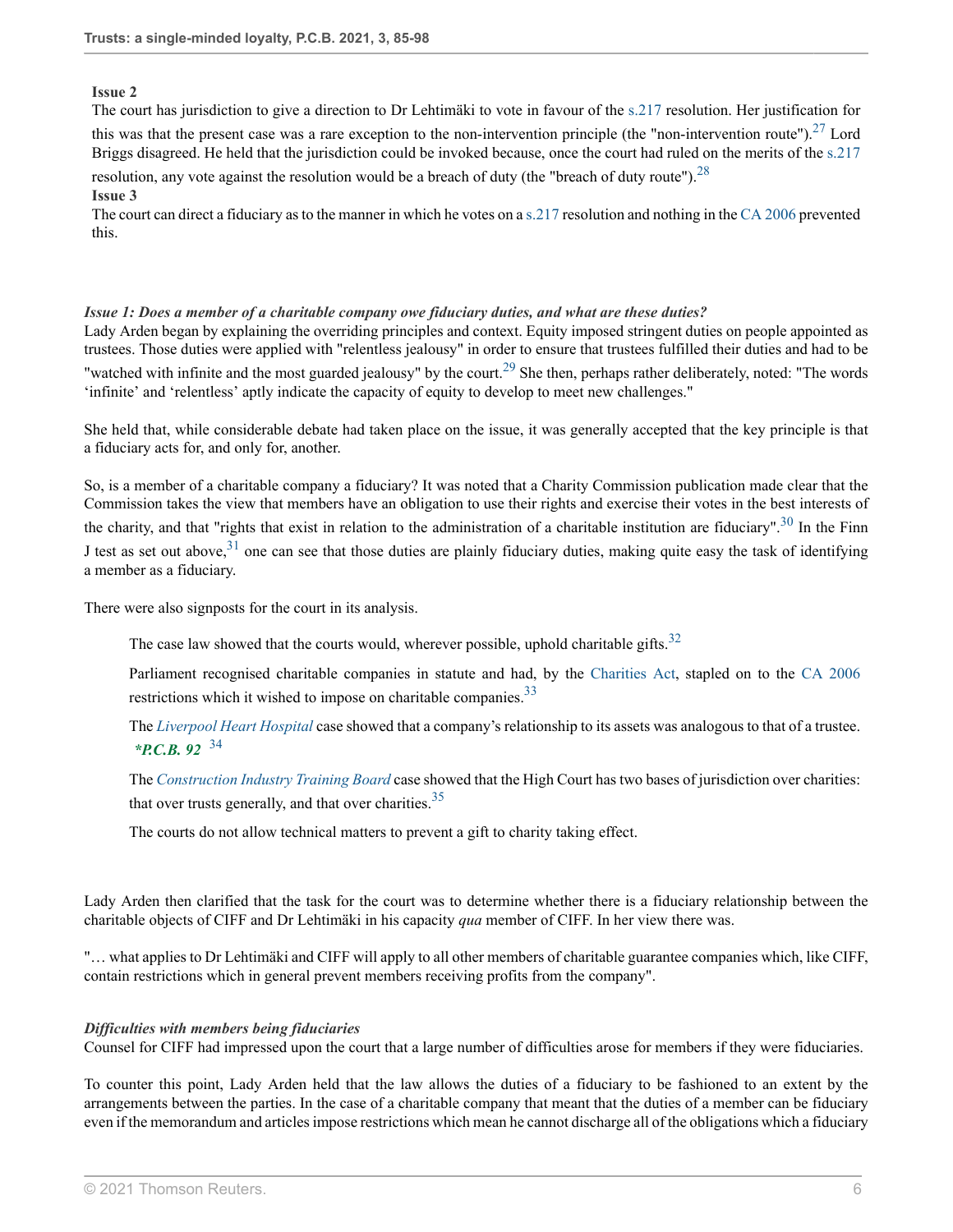<span id="page-6-0"></span>would have under the general law. Trust law allows fiduciary duties to be diminished by an appropriate means and extent, so long as the duties are not reduced below the "irreducible core".<sup>[36](#page-12-15)</sup>

## *The relevance of CIFF's constitution*

<span id="page-6-1"></span>The memorandum of association of CIFF was a "further indication that members should be treated as fiduciaries". It contained exemptions to the no-conflict and no-profit principles (being principles at the heart of fiduciary duties). These exemptions provided evidence that the original corporators of CIFF took the view that the no-conflict and no-profit principles would in fact apply to members, absent express exemptions.[37](#page-12-16)

## *To what or to whom did members of CIFF owe fiduciary duties?*

The answer to this was simple: to the charitable purposes of CIFF. The core duty was of single-minded loyalty to those purposes.

<span id="page-6-2"></span>"In my judgment, it requires that he considers whether the resolution should be passed and that he do so only by considering the best interests of the objects of the charity. That is because the resolution involves a disposition of assets that would otherwise be available for application by CIFF towards those objects."  $38$ 

Lady Arden found not only that this duty was one which "exactly matches" what Dr Lehtimäki considered was required of him and was what a member of the public would expect of him. Moreover, she found that holding a member to be a fiduciary was entirely consistent with the special and beneficent treatment which the law gives to charities.

As for the suggestion that it was unnecessary for a member of a charitable company to be a fiduciary, Lady Arden gave this short shrift. While the interests of charity were well protected by the [Charities Act](http://uk.westlaw.com/Document/I6DC8D490286D11E1AB96C6B9D162ADDD/View/FullText.html?originationContext=document&transitionType=DocumentItem&vr=3.0&rs=PLUK1.0&contextData=(sc.Search)), *\*P.C.B. 93* the finding that members were fiduciaries would make it "easier for the court to exercise its inherent jurisdiction over charities, and the law of charities will be more consistent".<sup>[39](#page-12-18)</sup> The precise circumstances in which the member of a charitable company has fiduciary duties in relation to

<span id="page-6-3"></span>the charitable purposes and the content of those duties would have to be worked out when they arise.

#### *Issue 2: Can the court exercise its jurisdiction over fiduciaries in relation to Dr Lehtimäki?*

It was here that Lord Briggs's and Lady Arden's analyses took different paths. Both agreed that the court could exercise its discretion. The question, however, was why?

#### **Lord Briggs's analysis**

Lord Briggs held that there was a "simple, although unusual reason why it was right for the Chancellor to direct Dr Lehtimäki how to cast his vote".

<span id="page-6-4"></span>CIFF was a charitable company, which fell under the court's special jurisdiction. CIFF was only a charity because its objects are exclusively charitable. The furtherance of its purposes is entrusted primarily to its trustees. Although their functions are in most respects indistinguishable from those of company directors, like other charitable trustees they have the power to surrender to the court the exercise of their fiduciary discretion about a particular matter. If the court accepts that surrender, it will exercise that discretion in accordance with what it considers will best further the charitable purposes of the company.<sup>[40](#page-12-19)</sup> Where the surrender of discretion relates to the approval of a particular transaction, the court will have to come to a view on whether that transaction furthers the charitable purposes. If it concludes that it does, then it follows that the purposes will not be best furthered by that transaction not going ahead.

Stopping here, it should be remembered that the direction sought was against Dr Lehtimäki. But he was not a trustee and had not surrendered his discretion. Lord Briggs's answer to this point was simple. Once the court's decision about the merits of a transaction is made, he said, then subject to any appeal or change in circumstances, the debate was over and the court's order was "… binding on all those interested parties joined to the relevant proceedings". But he went further. He said that the duty of all the charity's fiduciaries "whether or not joined as parties" is to use their powers to the end that is to be implemented, both generally and in accordance with any directions which the court may give.  $41$ 

<span id="page-6-6"></span><span id="page-6-5"></span>This was, perhaps, a simpler explanation than that put forward by Lady Arden, who noted that Dr Lehtimäki was subject to the terms of the articles of CIFF, which entrust the management of CIFF to the trustees (who had surrendered their discretion).<sup>[42](#page-12-21)</sup>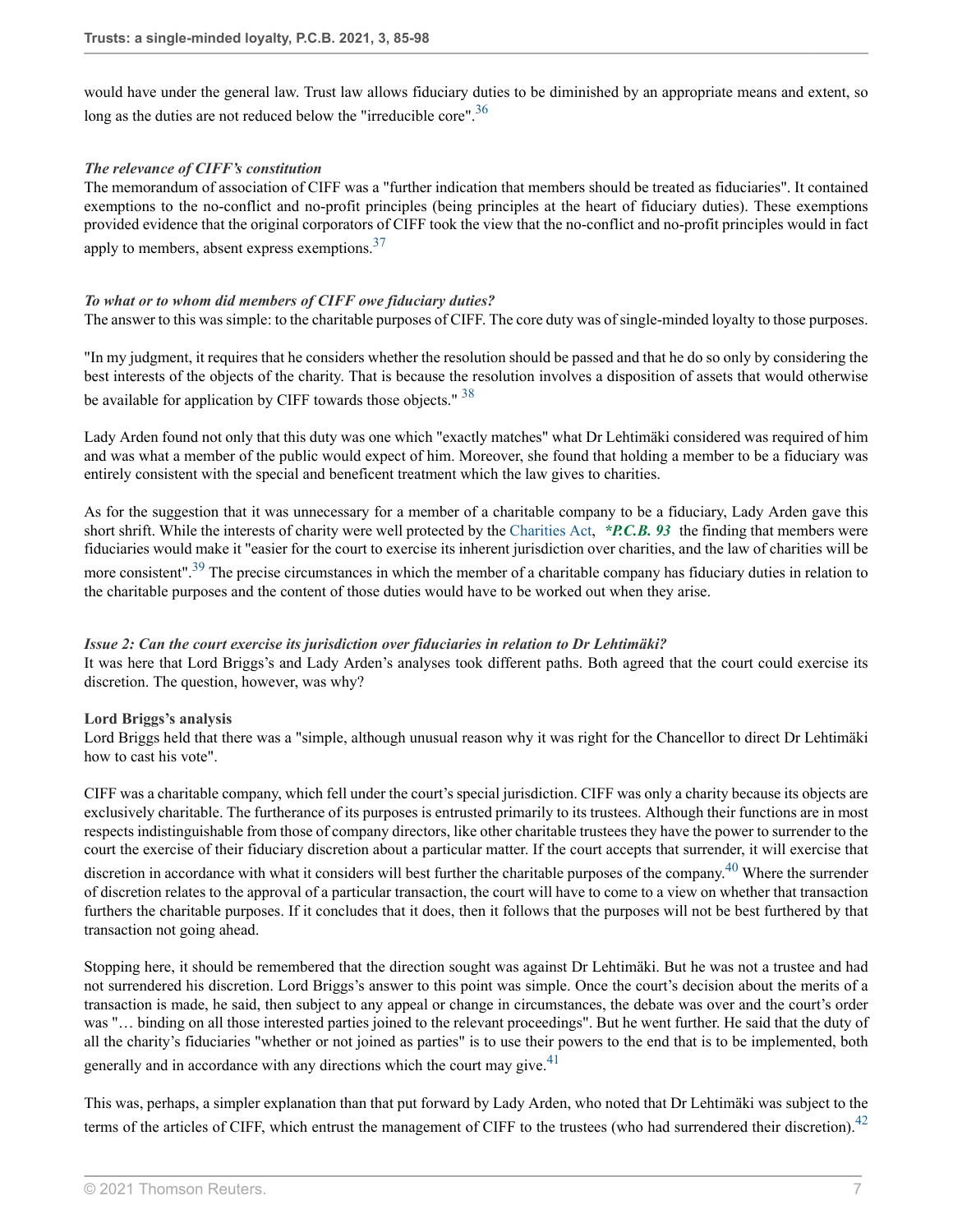She did not agree that the court had jurisdiction against the members simply because it had jurisdiction against the trustees.

<span id="page-7-1"></span><span id="page-7-0"></span>This was "bootstrapping".<sup>[43](#page-12-22)</sup> Finally, while the Chancellor had joined Dr Lehtimäki as a party, that did not enlarge the court's jurisdiction. Dr Lehtimäki had not surrendered his discretion, and the trustees had no power to do so for him. This meant that the court's jurisdiction could not be based on the threatened breach of duty. The jurisdiction had to be found in some other way.<sup>[44](#page-13-0)</sup> But it did not mean that the court could not make a direction: just as the court was entitled to make a direction against the organ which made the application, it could also make a direction against any other organ of the charity whose consent is required, subject to that organ being given an opportunity to be heard (as Dr Lehtimäki was). *\*P.C.B. 94* [45](#page-13-1)

Returning to Lord Briggs's analysis, he noted that [s.217](http://uk.westlaw.com/Document/I5C09CA208B3311DBA1DB80994EEB92DE/View/FullText.html?originationContext=document&transitionType=DocumentItem&vr=3.0&rs=PLUK1.0&contextData=(sc.Search)) provided a veto by the members over the ability of the directors (in this case CIFF's trustees) to make payments to themselves or others from the company's funds. [Section 201 of the Charities Act](http://uk.westlaw.com/Document/IDC60E730286D11E1A263D5C4404A2137/View/FullText.html?originationContext=document&transitionType=DocumentItem&vr=3.0&rs=PLUK1.0&contextData=(sc.Search)) recognises that the Charity Commission, representing the public interest, should have the same control over such payments. But these restraints had no purpose where the decision to make the payment for loss of office had been decided on by the court. In essence, no one (whether the Charity Commission or a member) should want to complain about their loss of the right to veto the transaction, when the court had approved it.<sup>[46](#page-13-2)</sup> This did not render [s.217](http://uk.westlaw.com/Document/I5C09CA208B3311DBA1DB80994EEB92DE/View/FullText.html?originationContext=document&transitionType=DocumentItem&vr=3.0&rs=PLUK1.0&contextData=(sc.Search)) redundant.

Applied to the facts, his analysis was as follows:

<span id="page-7-3"></span><span id="page-7-2"></span>(1) The management of CIFF was threatened by the falling out between its founders. The Grant offered a solution, demerging CIFF's funds into two charities, with the same objects.

(2) CIFF was under the control of five trustees, and three members. The trustees surrendered their discretion, and the Charity Commission had deferred to the court. But the Grant was essentially a payment for loss of office within [s.217](http://uk.westlaw.com/Document/I5C09CA208B3311DBA1DB80994EEB92DE/View/FullText.html?originationContext=document&transitionType=DocumentItem&vr=3.0&rs=PLUK1.0&contextData=(sc.Search)) and so had to be approved by the members. The other two members being conflicted, the decision fell upon Dr Lehtimäki only.

(3) The Chancellor had decided that the Grant was in the best interests of CIFF.

<span id="page-7-4"></span>(4) When informed that Dr Lehtimäki did not consider himself compelled by the court's decision to vote on the Grant, the Chancellor directed him to do so. The Chancellor explained that: "The member does not have a free vote … because he is bound by the fiduciary duties I have described and is subject to the court's inherent jurisdiction … When the court has decided what is expressly in the best interests of a charity, a member would not be acting in the best interests of that charity if he gainsaid that decision." Lord Briggs agreed.

# *The basis for the court's jurisdiction: the "breach of duty" route*

Lord Briggs explained that, if it were necessary to proceed on the basis that Dr Lehtimäki was neither committing or threatening a breach of his fiduciary duty by declining to vote on the [s.217](http://uk.westlaw.com/Document/I5C09CA208B3311DBA1DB80994EEB92DE/View/FullText.html?originationContext=document&transitionType=DocumentItem&vr=3.0&rs=PLUK1.0&contextData=(sc.Search)) resolution in accordance with the court's decision, then he would agree with Lady Arden's conclusion, being that the court had power under an exception to the non-intervention principle. $47$ 

<span id="page-7-5"></span>But he was not able to accept that premise. While he accepted that a fiduciary might in good faith conclude that the making of the Grant was not in the best interests of CIFF, once the court had ruled on the underlying question, the "position fundamentally changes".[48](#page-13-4) The right of a fiduciary to make a subjective decision, in good faith, fell away once the core question had been determined:

<span id="page-7-6"></span>"... there comes a point where the ordinary subjective duty of the fiduciary (as the Court of Appeal put it  $\ldots$ )<sup>[49](#page-13-5)</sup> to 'exercise the powers that he has in that capacity in the way that he decides, in good faith, would be most likely to further the purposes of CIFF' has to give way, where the court has reached a different view from his own and made a final decision to that effect.

This is because the concept that the fiduciary is entitled to form his own subjective judgment about a matter affecting (in this case) the company assumes that there are different conclusions about the matter which may reasonably be reached. *\*P.C.B. 95*

But when the very question in issue has been finally decided by the court in proceedings in which the fiduciary has been joined as a party and been heard, then there is no longer any legitimate debate.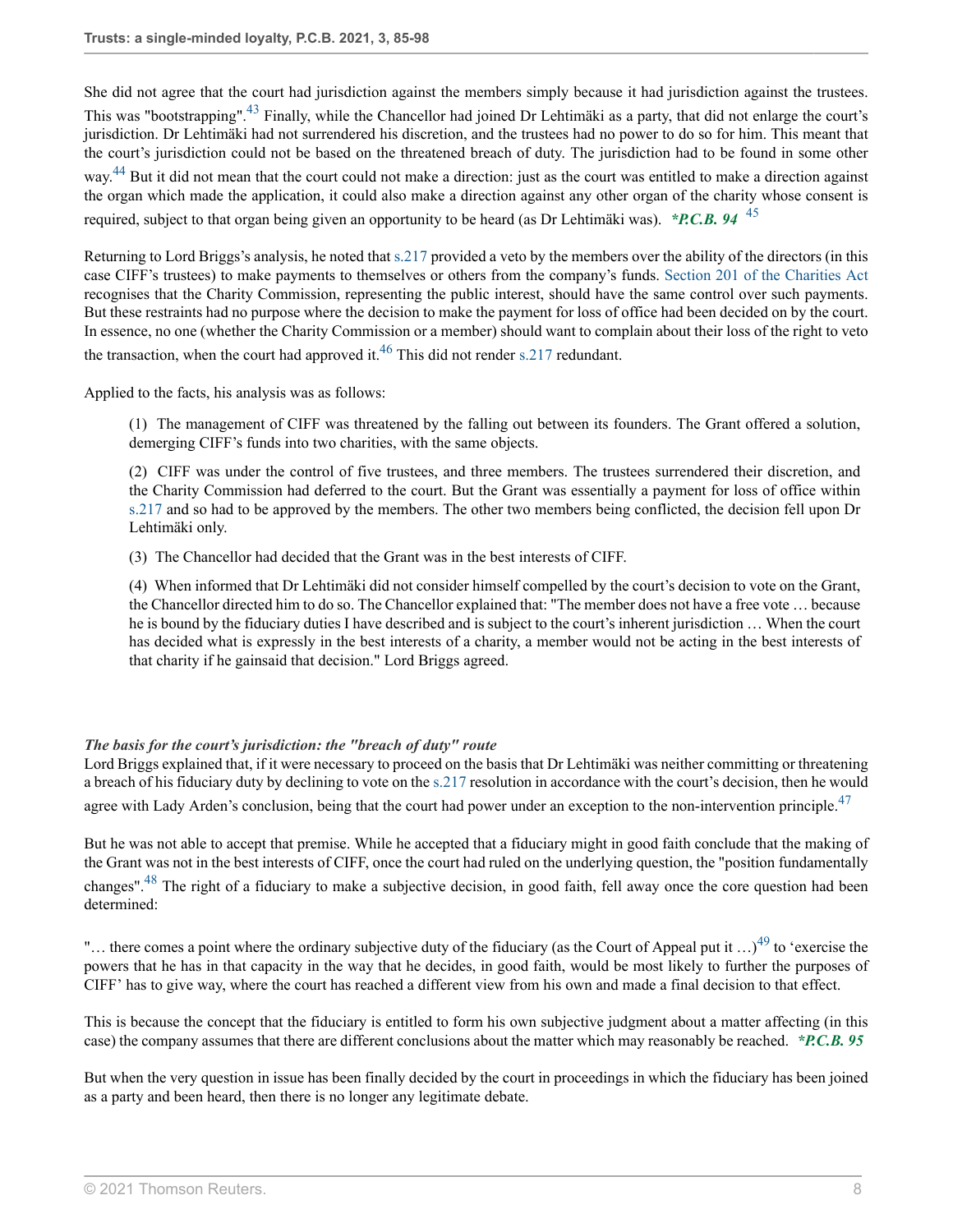<span id="page-8-0"></span>The duty of the fiduciary is then to use his powers so as to give effect to the court's decision about the company's best interests  $\ldots$  If he finds that he cannot in conscience do so, then he should resign."  $50$ 

In rationalising his decision Lord Briggs gave the example of trustee deadlock. In such a case the court may be asked to resolve the issue to enable the trust to be administered. The court may then choose to decide whether or how the particular power should be exercised in the best interests of the beneficiaries. Following a decision, it becomes the duty of all the trustees to act in line with the court's decision, whether they agree with the decision or not. If necessary, the court may direct them to do so.<sup>[51](#page-13-7)</sup>

<span id="page-8-1"></span>The above, of course, is a principle relating to trustees. And in this case it was the trustees who had surrendered their discretion. But it was a member who had to vote. He was, it was suggested, a "different organ" of the company, entitled to reach his own view on the merits and overrule the trustees. It was suggested that his joinder as a party did not detract from his entitlement.

Lord Briggs disagreed. The underlying question was the same for both trustees and members: was the Grant in furtherance of CIFF's charitable purposes? Although they were different fiduciary organs of the company, this was not a case "where the two organs might legitimately have a different agenda with each other." If the Grant was in furtherance of CIFF's purposes, they had a duty to see that it happened.

# *Lady Arden's analysis: the "exception to the non-intervention principle" route*

On this issue Lady Arden proceeded on the basis that Dr Lehtimäki's stance did not represent a breach of duty. This made the case "particularly difficult" because in private trusts, the court rarely intervenes in the exercise of a discretionary judgment.

<span id="page-8-2"></span>The law of charities is, of course, a branch of the law of trusts, but the law of charities has a number of different features unique to it, the best known of which is its jurisdiction to make a scheme. Lady Arden noted that Lord Pannick (for Ms Cooper) in submissions had relied on *[In re J W Laing Trust](http://uk.westlaw.com/Document/ID141AA50E42711DA8FC2A0F0355337E9/View/FullText.html?originationContext=document&transitionType=DocumentItem&vr=3.0&rs=PLUK1.0&contextData=(sc.Search))* [52](#page-13-8) as demonstrating that the court may intervene in a charity when it is expedient in the interests of the charity to do so. This showed that the court's powers were very broad. *[Letterstedt v Broers](http://uk.westlaw.com/Document/IE040C6D0E42711DA8FC2A0F0355337E9/View/FullText.html?originationContext=document&transitionType=DocumentItem&vr=3.0&rs=PLUK1.0&contextData=(sc.Search))* also evidenced the broad jurisdiction of the court over trustees.  $53$ 

<span id="page-8-3"></span>With these principles in mind, she found that the court could found its jurisdiction to direct the fiduciary in question to vote through an exception to the "non-intervention principle".

<span id="page-8-5"></span><span id="page-8-4"></span>She noted that Lord Briggs and the majority of the court agreed that, if such an exception was needed, it could be found, but that Lord Briggs had reached the same result by holding that the position adopted by Dr Lehtimäki would constitute a threatened breach of fiduciary duty.<sup>[54](#page-13-10)</sup> She disagreed. In her view, while *[Pitt v Holt](http://uk.westlaw.com/Document/I2E0547A0B90111E2B8BBAF2FDC14F8B2/View/FullText.html?originationContext=document&transitionType=DocumentItem&vr=3.0&rs=PLUK1.0&contextData=(sc.Search))* <sup>[55](#page-13-11)</sup> was authority for the position that a breach of duty was necessary before the court would intervene in the exercise of a trustee's discretion, there was room for exceptional cases as described in *[Re Beloved Wilkes's Charity](http://uk.westlaw.com/Document/IEE8410F007AE11DE9676A46D1D46EFC9/View/FullText.html?originationContext=document&transitionType=DocumentItem&vr=3.0&rs=PLUK1.0&contextData=(sc.Search))*:

<span id="page-8-6"></span>"the duty of supervision on the part of the court will thus be confined to the question of the honesty, integrity, and fairness with which the deliberation has been conducted, and will not be extended to the accuracy of the conclusion arrived at, except in particular cases". *\*P.C.B. 96* [56](#page-13-12)

While there was little authority to support intervention by the court in the circumstances of this case, she saw that only as a result of the fact that the reported charity cases do not often have two governing organs with differing views.

<span id="page-8-7"></span>In conclusion, she held that the court's well-established jurisdiction to intervene where charity can no longer be carried out could be applied. While the court should proceed with caution, the categories of cases that would show "exceptional" or "particular" circumstances were not closed.<sup>[57](#page-13-13)</sup> In this case an impasse was threatened in the performance of the trust if Dr Lehtimäki was unable to reach the same conclusion as the Chancellor.

<span id="page-8-8"></span>The court's jurisdiction was also not limited that of the Charity Commission (see for example, [s.20\(2\) of the Charities Act](http://uk.westlaw.com/Document/IDC24EFA1286D11E1A263D5C4404A2137/View/FullText.html?originationContext=document&transitionType=DocumentItem&vr=3.0&rs=PLUK1.0&contextData=(sc.Search))). The court's jurisdiction was of ancient origin and there was no provision in the [Charities Act](http://uk.westlaw.com/Document/I6DC8D490286D11E1AB96C6B9D162ADDD/View/FullText.html?originationContext=document&transitionType=DocumentItem&vr=3.0&rs=PLUK1.0&contextData=(sc.Search)) which attempted to codify it. An express provision in statute would be required to reduce or remove the scope of the court's iurisdiction.<sup>[58](#page-13-14)</sup>

Finally, she made some enlightening comments regarding the "breach of duty" route, which can be summarised as follows: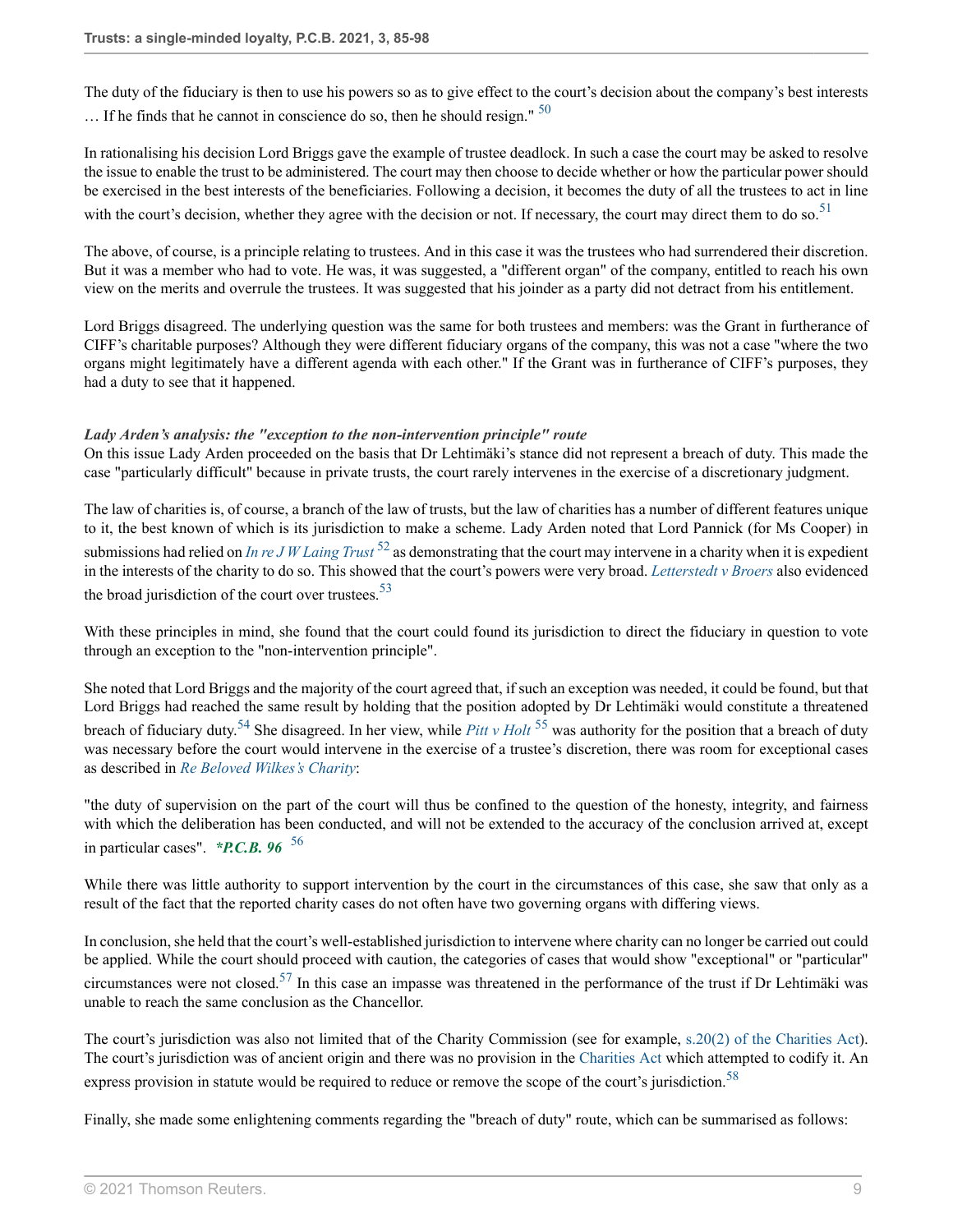(1) The Chancellor had no jurisdiction to make an order against Dr Lehtimäki unless he was threatening a breach of duty. But he was not.

(2) The fiduciary's duty is subjective.

<span id="page-9-0"></span>(3) Only the trustees had surrendered their discretion. Dr Lehtimäki had not. A surrender confers no power on the court which the trustees themselves did not have.<sup>[59](#page-13-15)</sup>

(4) The jurisdiction must therefore be found in some other way.

(5) The order approving the Grant could only be made by making a separate substantive order against Dr Lehtimäki, requiring him to vote.

(6) Jurisdiction must be established in substance before the direction is given. It is not enough for the court to found jurisdiction on a breach of duty which does not arise unless the court has jurisdiction to make the order.

(7) The court must therefore first establish jurisdiction by finding, if it properly can, an exemption to the nonintervention principle.

<span id="page-9-1"></span>(8) Further, as the member's decision is one to be taken at the date of the vote (and not the date of the hearing), it cannot be concluded that a fiduciary, who has assured the court that he will act bona fide in the best interests of the objects of the charity, is currently threatening a breach of duty ([195]).<sup>[60](#page-13-16)</sup>

<span id="page-9-2"></span>(9) Unless there is an applicable exception to the non-intervention principle, there is no jurisdiction.<sup>[61](#page-13-17)</sup>

Enlightening as these comments are, and difficult as they are to criticise, they are strictly obiter.

## *Issue 3: Does s.217 of the CA 2006 allow the court to direct a member to exercise his discretion in a particular way when Parliament has provided for members to pass the resolution?*

This issue can be dealt with quickly. Lady Arden's ruling on this issue (with which Lord Briggs agreed) began with the following principles: *\*P.C.B. 97*

(1) the court has inherent jurisdiction to intervene in charities, and Parliament must make clear if it is restricting the jurisdiction of the court;

(2) the regulation of charities takes place in the field of public law, and in public law the court does not substitute its decision for that of a decision-maker selected by Parliament, which in this case was the member of CIFF; and

<span id="page-9-3"></span>(3) registered companies must follow provisions of the Companies Acts applicable to them, and in default of this any actions taken without compliance with those provisions will be of no effect.

While the question of how the member votes is usually an exercise of a member's discretion (in which the court cannot interfere), if the directors/trustees have surrendered their discretion to the court, then the court may exercise its power to agree to a

transaction which involves a payment in connection with a trustee's loss of office.<sup>[62](#page-13-18)</sup> There was no interference with the statutory scheme: there still must be a resolution under [s.217.](http://uk.westlaw.com/Document/I5C09CA208B3311DBA1DB80994EEB92DE/View/FullText.html?originationContext=document&transitionType=DocumentItem&vr=3.0&rs=PLUK1.0&contextData=(sc.Search)) Nor was the court dispensing with the statutory requirements of the [Charities](http://uk.westlaw.com/Document/I6DC8D490286D11E1AB96C6B9D162ADDD/View/FullText.html?originationContext=document&transitionType=DocumentItem&vr=3.0&rs=PLUK1.0&contextData=(sc.Search)) [Act](http://uk.westlaw.com/Document/I6DC8D490286D11E1AB96C6B9D162ADDD/View/FullText.html?originationContext=document&transitionType=DocumentItem&vr=3.0&rs=PLUK1.0&contextData=(sc.Search)) which required the prior written consent of the Charity Commission. While Lady Arden sympathised with the frustration felt by Dr Lehtimäki at not being able to exercise his judgment, the Chancellor had done the job for him.

#### **Conclusion**

The issue at the heart of this case was, in fact, quite simple: what was in the best interests of the purposes of CIFF? Once that was established, the question then was: how far would the court go to intervene to ensure that its purposes were upheld?

The answer, emphatically made by both Lady Arden and Lord Briggs, is, in effect: as far as is required.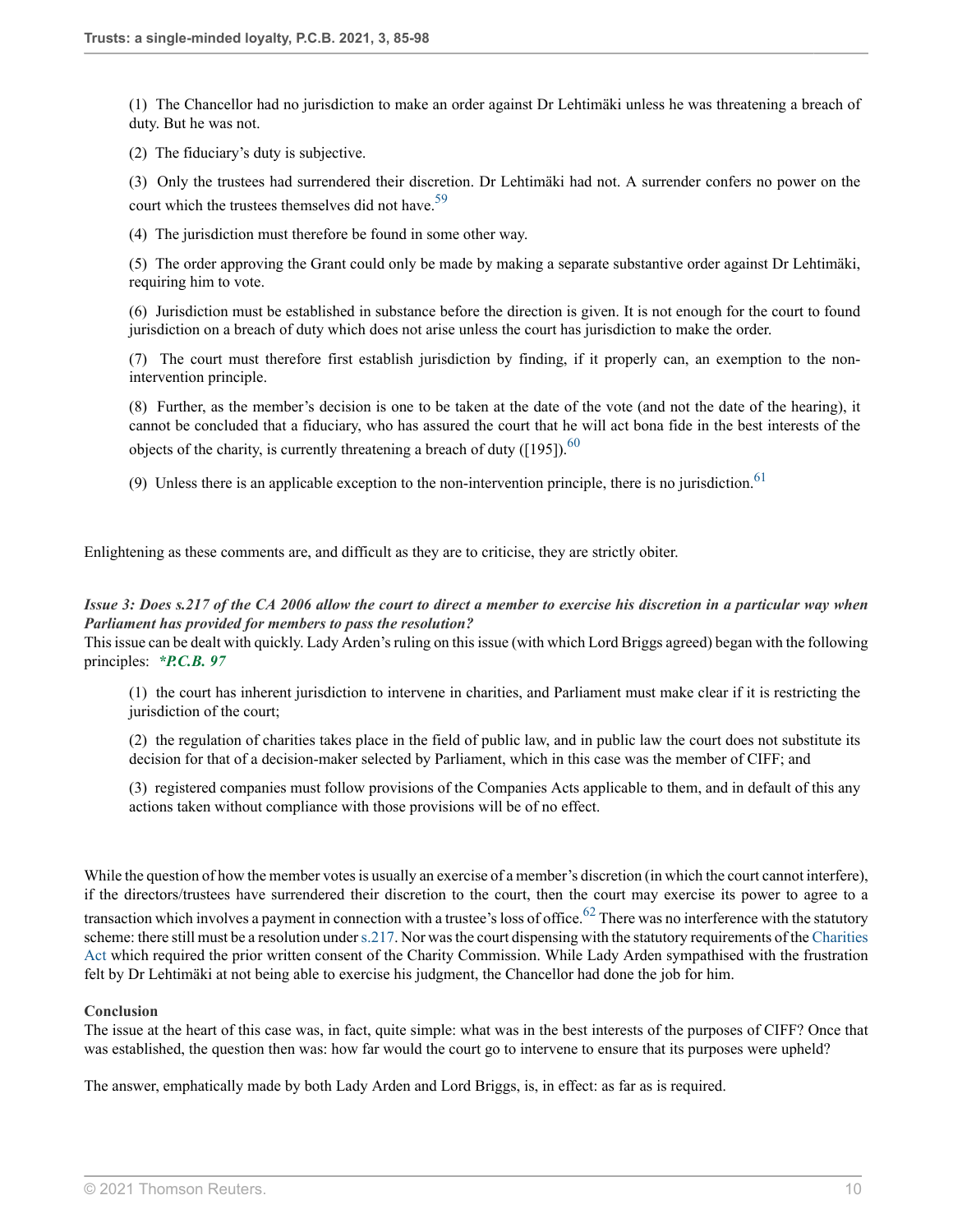In particular, the Supreme Court was not going to let anyone, let alone a fiduciary who owed single-minded loyalty to CIFF's purposes, to stand in the way. Indeed it was inappropriate, once the merits of the Grant had been determined, to do anything other than vote in favour of the Grant. That covered the vote under the [s.217](http://uk.westlaw.com/Document/I5C09CA208B3311DBA1DB80994EEB92DE/View/FullText.html?originationContext=document&transitionType=DocumentItem&vr=3.0&rs=PLUK1.0&contextData=(sc.Search)) resolution.

<span id="page-10-3"></span><span id="page-10-2"></span>The decision of the court, and in particular the decision of Lord Briggs, rather runs a coach and horses through the flexibility afforded to fiduciaries in their decision making. That said, in his view it was incorrect to say that the test for breach of fiduciary duty was purely subjective.<sup>[63](#page-13-19)</sup> The fiduciary's belief had to be both bona fide and reasonable, if he or she is to act upon it without risking breach of duty. Honesty and sincerity are not the same as prudence and reasonableness,<sup>[64](#page-13-20)</sup> This therefore imports into the subjective consideration an assumption that the fiduciary will exercise his discretion by reference to objective considerations.

In this case, like many others, it does appear that the court may have found the answer to the core question (what was in the best interests of CIFF's purposes), and worked backwards, rather like the trick for identifying a fiduciary described by Finn J. While Lady Arden found fault in Lord Briggs's approach, it is hard to argue with an approach which has at its core a focus on seeing the purposes of a charity upheld.

One further question arises, as touched on in Lord Briggs's judgment. Why would any fiduciary complain about having to make a decision in line with the ruling of the court? He was protected. If he disagreed with the course of action proposed, he could have said so, and provided evidence showing that the Grant was not in fact in the best interests of CIFF. Instead, Dr Lehtimäki reserved his position and considered that he should not be directed by anything other than by his conscience. But his conscience had not yet come off the fence. In the face of indecision, the court had little option. If it refused to direct him to make *\*P.C.B. 98* a decision which, on the evidence, was considered to be in the best interest of the charity, then the result was indefinite standstill. It is possible that his "studied neutrality" may well have been taken by the court as indicative of a unilateral deadlock. It may well be that the court, in coming to its novel conclusion, was, in part, frustrated by Dr Lehtimäki's stance, and refused to countenance it coming in the way of a charitable company pursuing its objects.

"The court finds itself in the position that it is totally uncertain as to what the final conclusions of Dr Lehtimäki's deliberations might be, and he has not sought an opportunity to come to a view before the court makes any order." <sup>[65](#page-13-21)</sup>

That is not to criticise the decision of the court, nor Dr Lehtimäki, but rather to celebrate the court adapting the relevant principles to the situation, to see that the right result on any objective basis was achieved, so that the duties of fiduciaries could be applied with the "relentless jealousy" described in *[Ex p Lacey](http://uk.westlaw.com/Document/I9BAC8461BA8A11DC8D6887EE04E6D194/View/FullText.html?originationContext=document&transitionType=DocumentItem&vr=3.0&rs=PLUK1.0&contextData=(sc.Search))*.

That, in short, is another way of saying that the court had as its focus one thing only: the best interests of charity.

**Joseph de Lacey**

#### <span id="page-10-4"></span>**Footnotes**

<span id="page-10-1"></span><span id="page-10-0"></span>[1](#page-0-0) *[Lehtimäki v Cooper \[2020\]](http://uk.westlaw.com/Document/IC5AF2C40D19711EABFC1E47CD76B7CE5/View/FullText.html?originationContext=document&transitionType=DocumentItem&vr=3.0&rs=PLUK1.0&contextData=(sc.Search)) [UKSC 33; \[2020\] 3 W.L.R.](http://uk.westlaw.com/Document/IC5AF2C40D19711EABFC1E47CD76B7CE5/View/FullText.html?originationContext=document&transitionType=DocumentItem&vr=3.0&rs=PLUK1.0&contextData=(sc.Search)) [461](http://uk.westlaw.com/Document/IC5AF2C40D19711EABFC1E47CD76B7CE5/View/FullText.html?originationContext=document&transitionType=DocumentItem&vr=3.0&rs=PLUK1.0&contextData=(sc.Search))* ("Lehtimäki SC"), on appeal from *[Lehtimäki v](http://uk.westlaw.com/Document/I39A5F470810F11E8A91CCBA431042A5A/View/FullText.html?originationContext=document&transitionType=DocumentItem&vr=3.0&rs=PLUK1.0&contextData=(sc.Search)) [Attorney General \[2018\]](http://uk.westlaw.com/Document/I39A5F470810F11E8A91CCBA431042A5A/View/FullText.html?originationContext=document&transitionType=DocumentItem&vr=3.0&rs=PLUK1.0&contextData=(sc.Search)) [EWCA Civ 1605; \[2019\] Ch.](http://uk.westlaw.com/Document/I39A5F470810F11E8A91CCBA431042A5A/View/FullText.html?originationContext=document&transitionType=DocumentItem&vr=3.0&rs=PLUK1.0&contextData=(sc.Search)) [139](http://uk.westlaw.com/Document/I39A5F470810F11E8A91CCBA431042A5A/View/FullText.html?originationContext=document&transitionType=DocumentItem&vr=3.0&rs=PLUK1.0&contextData=(sc.Search))* ("Lehtimäki CA"), itself on appeal from *[Children's](http://uk.westlaw.com/Document/IE6004B904F4B11E7968EE44463F4D839/View/FullText.html?originationContext=document&transitionType=DocumentItem&vr=3.0&rs=PLUK1.0&contextData=(sc.Search)) [Investment Fund Foundation](http://uk.westlaw.com/Document/IE6004B904F4B11E7968EE44463F4D839/View/FullText.html?originationContext=document&transitionType=DocumentItem&vr=3.0&rs=PLUK1.0&contextData=(sc.Search)) [\(UK\) v Attorney-General](http://uk.westlaw.com/Document/IE6004B904F4B11E7968EE44463F4D839/View/FullText.html?originationContext=document&transitionType=DocumentItem&vr=3.0&rs=PLUK1.0&contextData=(sc.Search)) [\[2017\] EWHC 1379 \(Ch\);](http://uk.westlaw.com/Document/IE6004B904F4B11E7968EE44463F4D839/View/FullText.html?originationContext=document&transitionType=DocumentItem&vr=3.0&rs=PLUK1.0&contextData=(sc.Search)) [\[2018\] Ch. 371](http://uk.westlaw.com/Document/IE6004B904F4B11E7968EE44463F4D839/View/FullText.html?originationContext=document&transitionType=DocumentItem&vr=3.0&rs=PLUK1.0&contextData=(sc.Search))* ("Children's Investment Fund"). [2](#page-0-1) *[Construction Industry Training](http://uk.westlaw.com/Document/I8D6588B0E42711DA8FC2A0F0355337E9/View/FullText.html?originationContext=document&transitionType=DocumentItem&vr=3.0&rs=PLUK1.0&contextData=(sc.Search)) [Board v Attorney General](http://uk.westlaw.com/Document/I8D6588B0E42711DA8FC2A0F0355337E9/View/FullText.html?originationContext=document&transitionType=DocumentItem&vr=3.0&rs=PLUK1.0&contextData=(sc.Search))*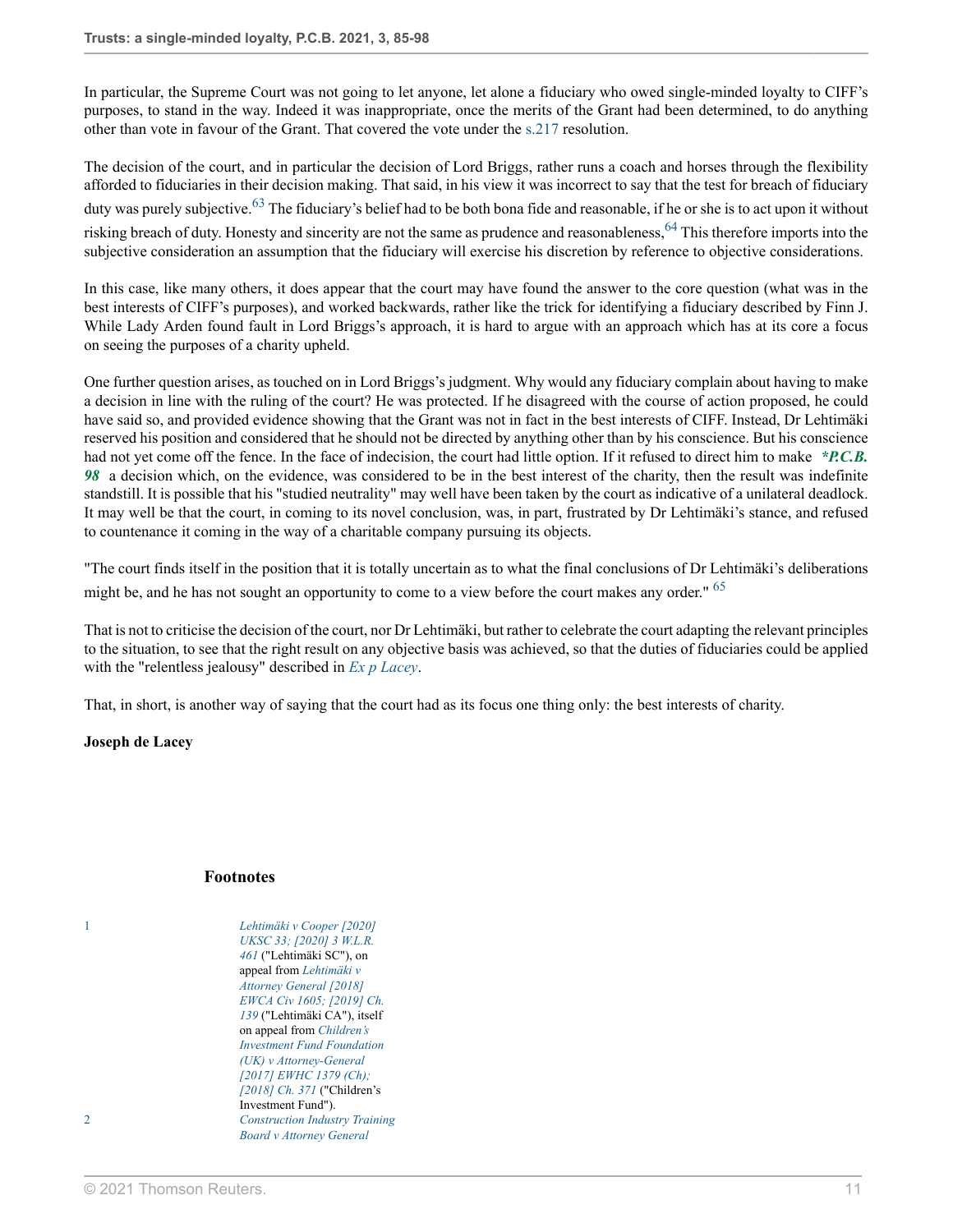<span id="page-11-17"></span><span id="page-11-16"></span><span id="page-11-15"></span><span id="page-11-14"></span><span id="page-11-13"></span><span id="page-11-12"></span><span id="page-11-11"></span><span id="page-11-10"></span><span id="page-11-9"></span><span id="page-11-8"></span><span id="page-11-7"></span><span id="page-11-6"></span><span id="page-11-5"></span><span id="page-11-4"></span><span id="page-11-3"></span><span id="page-11-2"></span><span id="page-11-1"></span><span id="page-11-0"></span>

|    | [1973] Ch. 173; [1972] 3                              |
|----|-------------------------------------------------------|
|    | W.L.R. 187 per Buckley LJ.                            |
|    |                                                       |
| 3  | Note $s.1(1)(b)$ of the Charities                     |
|    | Act 2011 ("Charities Act"):                           |
|    | "For the purposes of the law of                       |
|    |                                                       |
|    | England and Wales, 'charity'                          |
|    | means an institution which                            |
|    |                                                       |
|    | falls to be subject to the                            |
|    | control of the High Court in                          |
|    | the exercise of its jurisdiction                      |
|    |                                                       |
|    | with respect to charities."                           |
| 4  | Ex parte Lacey (1802) 6 Ves.                          |
|    | Jr. 625, 626; 31 E.R. 1228.                           |
|    |                                                       |
| 5  | Lehtimäki SC [2020] UKSC 33                           |
|    | at [91] per Lady Arden.                               |
|    |                                                       |
| 6  | That charities are expected                           |
|    | to provide a unique benefit                           |
|    | to society is reflected in the                        |
|    |                                                       |
|    | "public <i>benefit</i> test", set out in              |
|    | the Charities Act s.4.                                |
| 7  | Children's Investment Fund                            |
|    |                                                       |
|    | [2017] EWHC 1379 (Ch) at                              |
|    | [142]. See also Bristol & West                        |
|    |                                                       |
|    | Building Society v Mothew (t/                         |
|    | a Stapley & Co) [1998] Ch. 1,                         |
|    | 18; [1997] 2 W.L.R. 436 per                           |
|    |                                                       |
|    | Millett LJ, quoting Dr Finn in                        |
|    | Fiduciary Obligations (1977).                         |
| 8  | Grimaldi v Chameleon Mining                           |
|    |                                                       |
|    | NL (No 2) [2012] 287 ALR 22                           |
|    | at [177] per Finn J.                                  |
| 9  | Lehtimäki SC [2020] UKSC 33                           |
|    |                                                       |
|    | at [207] per Lady Arden.                              |
| 10 | Lehtimäki SC [2020] UKSC 33                           |
|    | at [216] per Lord Briggs.                             |
|    |                                                       |
| 11 | For which see Cowan v                                 |
|    | Scargill [1985] Ch. 270, 289;                         |
|    |                                                       |
|    | $[1984]$ 3 W.L.R. 501.                                |
| 12 | Charities Act s.193.                                  |
| 13 | Companies Act 2006                                    |
|    |                                                       |
|    | s.3(1). The Court of Appeal                           |
|    | noted that many charities                             |
|    | are companies limited by                              |
|    |                                                       |
|    | guarantee: Lehtimäki CA                               |
|    | [2018] EWCA Civ 1605 at [1].                          |
| 14 | Lehtimäki CA [2018] EWCA                              |
|    |                                                       |
|    |                                                       |
|    | Civ 1605 at [8].                                      |
| 15 |                                                       |
|    | Lehtimäki CA [2018] EWCA                              |
|    | Civ $1605$ at [12].                                   |
| 16 | Children's Investment Fund                            |
|    |                                                       |
|    | [2017] EWHC 1379 (Ch) at                              |
|    | $[39]$ .                                              |
| 17 | Public Trustee v Cooper                               |
|    | $[2001]$ W.T.L.R. 901.                                |
|    |                                                       |
| 18 | Children's Investment Fund                            |
|    | [2017] EWHC 1379 (Ch) at                              |
|    |                                                       |
|    | $[128]$ .                                             |
| 19 | Children's Investment Fund                            |
|    | [2017] EWHC 1379 (Ch) at                              |
|    | $[135]$ .                                             |
|    |                                                       |
| 20 | Bolton v Madden (1873-74)                             |
|    | L.R. $9$ Q.B. 55, in which the                        |
|    |                                                       |
|    | Court of Appeal enforced                              |
|    | an agreement between two                              |
|    | subscribers to a charity who                          |
|    |                                                       |
|    | had expressly agreed that, if                         |
|    | one were to vote in favour                            |
|    | of an object favoured by the                          |
|    |                                                       |
|    | other, that other would later                         |
|    | vote in favour of an object<br>favoured by the first. |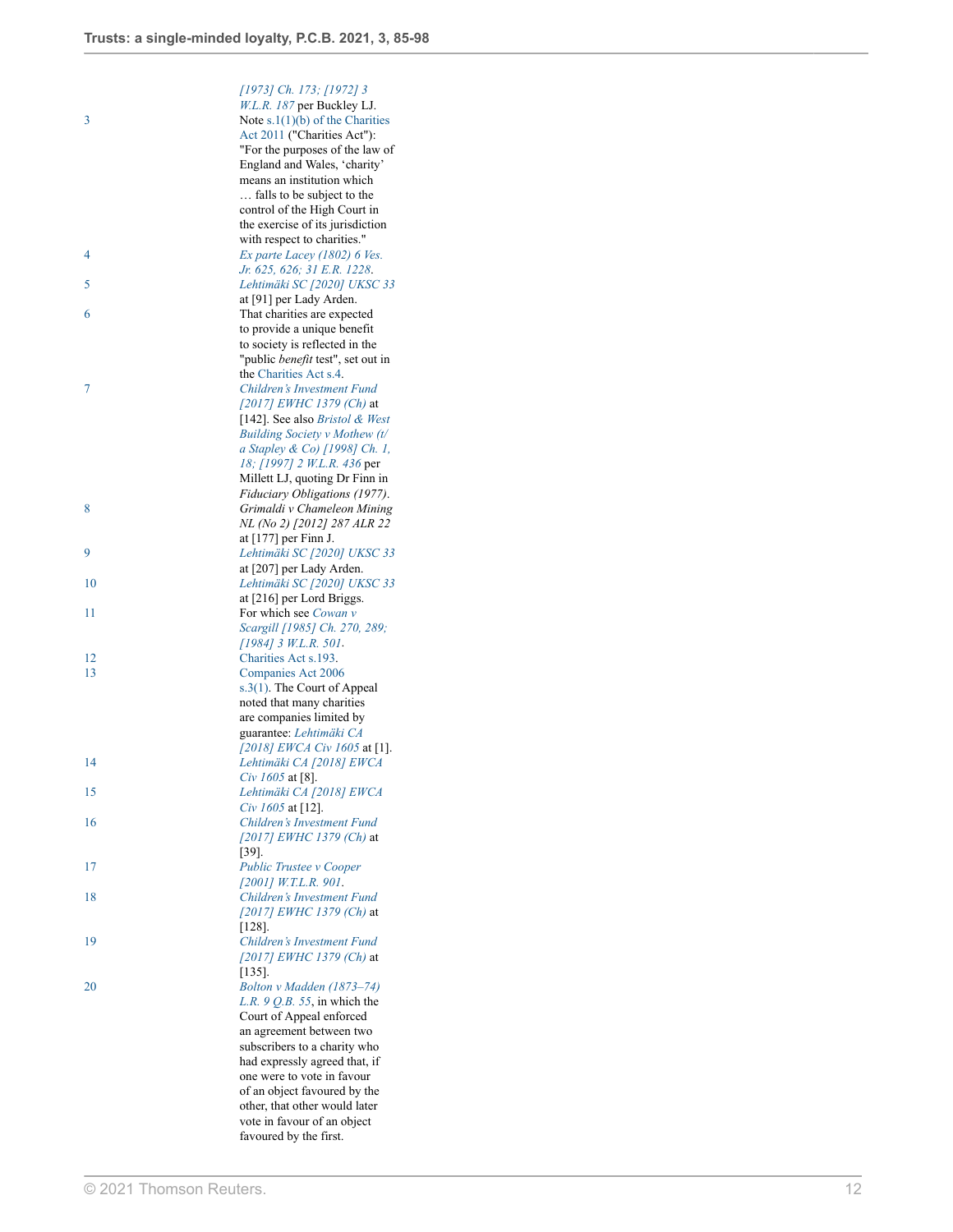<span id="page-12-22"></span><span id="page-12-21"></span><span id="page-12-20"></span><span id="page-12-19"></span><span id="page-12-18"></span><span id="page-12-17"></span><span id="page-12-16"></span><span id="page-12-15"></span><span id="page-12-14"></span><span id="page-12-13"></span><span id="page-12-12"></span><span id="page-12-11"></span><span id="page-12-10"></span><span id="page-12-9"></span><span id="page-12-8"></span><span id="page-12-7"></span><span id="page-12-6"></span><span id="page-12-5"></span><span id="page-12-4"></span><span id="page-12-3"></span><span id="page-12-2"></span><span id="page-12-1"></span><span id="page-12-0"></span>

| 21 | Lehtimäki CA [2018] EWCA                    |
|----|---------------------------------------------|
|    | Civ 1605 at [46]. They left                 |
|    | open the question, however, as              |
|    | to whether the position might               |
|    | be different for members of                 |
|    | so called "mass-membership"                 |
|    | charities" such as the National             |
|    | Trust.                                      |
| 22 | Pitt v Holt [2013] UKSC 26 at               |
|    | $ 73 $ .                                    |
| 23 | Lehtimäki CA [2018] EWCA                    |
|    | Civ $1605$ at [67].                         |
| 24 | Lehtimäki CA [2018] EWCA                    |
|    | Civ $1605$ at [51].                         |
| 25 | Lehtimäki CA [2018] EWCA                    |
|    | Civ $1605$ at [62].                         |
| 26 | A fiduciary must be a                       |
|    | fiduciary in relation to                    |
|    | someone or something: "to                   |
|    | say that a man is a fiduciary               |
|    | only begins analysis; it gives              |
|    |                                             |
|    | direction to further inquiry.               |
|    | To whom is he a fiduciary?                  |
|    | What obligations does he owe                |
|    | as a fiduciary?": Securities                |
|    | & Exchange Commission v                     |
|    | Chenery Corpn (1943) 318 US                 |
|    | 80, 85-88 per Frankfurter J.                |
| 27 | Lehtimäki SC [2020] UKSC 33                 |
|    | at $[201]$ and $[203]$ .                    |
| 28 | Lehtimäki SC [2020] UKSC 33                 |
|    | at $[208]$ .                                |
| 29 | Lehtimäki SC [2020] UKSC                    |
|    | 33 at [43], citing $Ex\ p\ Lacey$           |
|    | $(1802)$ 6 Ves. Jnr. 625.                   |
| 30 | Membership Charities                        |
|    | (RS7): https://www.gov.uk/                  |
|    | government/publications/                    |
|    | membership-charities-rs7                    |
|    | [Accessed 8 April 2021].                    |
| 31 | Grimaldi [2012] 287 ALR 22                  |
|    | at $[177]$ per Finn J.                      |
| 32 | See National Anti-Vivisection               |
|    | Society v IRC [1948] A.C. 31,               |
|    | 64; [1947] 2 All E.R. 217.                  |
| 33 | Lehtimäki SC [2020] UKSC 33                 |
|    | at $[65]$ .                                 |
| 34 | <b>Liverpool</b> and District               |
|    | Hospital for the Diseases of                |
|    | the Heart v Attorney General                |
|    | [1981] Ch. 193; [1981] 2                    |
|    | W.L.R. 379.                                 |
| 35 | <b>Construction Industry Training</b>       |
|    | Board [1973] Ch. 173.                       |
| 36 | Armitage v Nurse [1998] Ch.                 |
|    | 241; [1997] 3 W.L.R. 1046.                  |
| 37 | Lehtimäki SC [2020] UKSC 33                 |
|    | at $[85]$ .                                 |
| 38 | Lehtimäki SC [2020] UKSC 33                 |
|    | at $[90]$ .                                 |
| 39 | Lehtimäki SC [2020] UKSC 33                 |
|    | at $[93]$ .                                 |
| 40 | Lehtimäki SC [2020] UKSC 33                 |
|    | at $[206]$ .                                |
|    | Lehtimäki SC [2020] UKSC 33                 |
| 41 |                                             |
|    |                                             |
|    | at $[208]$ .                                |
| 42 | Lehtimäki SC [2020] UKSC 33                 |
|    | at $[173]$ .                                |
| 43 | Lehtimäki SC [2020] UKSC 33<br>at $[178]$ . |